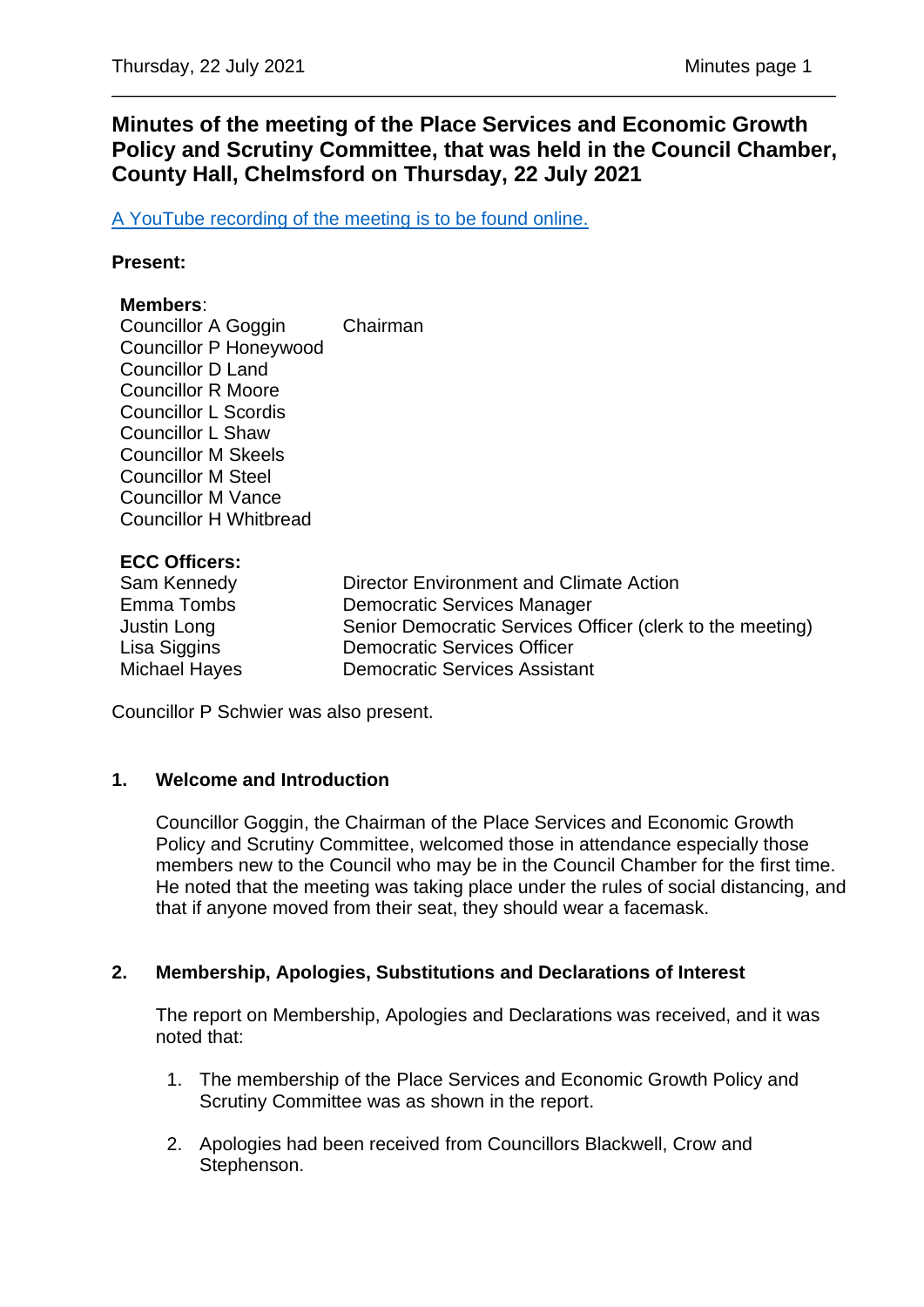3. No Declarations of interests were made.

The Chairman, Councillor Goggin, reminded members that any interests must be declared during the meeting if the need to do so arose.

\_\_\_\_\_\_\_\_\_\_\_\_\_\_\_\_\_\_\_\_\_\_\_\_\_\_\_\_\_\_\_\_\_\_\_\_\_\_\_\_\_\_\_\_\_\_\_\_\_\_\_\_\_\_\_\_\_\_\_\_\_\_\_\_\_\_\_\_\_\_

Subsequently, at agenda item 6, Councillor Whitbread declared that she was a newly appointed member of the Essex Climate Action Commission (ECAC). Councillor Whitbread remained present throughout the presentation of this item and participated fully in the debate.

## **3. Appointment of Vice-Chairman**

It having been moved by Councillor Goggin and seconded by Councillor Honeywood, and there being no other nominations it was

Resolved:

That Councillor Shaw be appointed as Vice-Chairman of the Committee.

### **4. Minutes and Matters Arising**

The minutes of the meeting held on Thursday 25 February 2021 were approved as a correct record and would be signed by the Chairman.

### **5. Questions from the Public**

It was noted that no questions had been received from the public.

### **6. Climate Change**

Councillor Schwier outlined his role as Climate Change Tsar. He noted that a key focus was to ensure that climate change implications were considered in everything done by the Council.

The committee then received a presentation from Sam Kennedy, Director, Environment and Climate Action, Essex County Council. The presentation included information on the recommendations from the Essex Climate Action Commission (ECAC), the environmental priorities in the proposed Organisation Strategy, and the delivery programme that was already underway. The full presentation can be found [here.](https://cmis.essex.gov.uk/essexcmis5/Document.ashx?czJKcaeAi5tUFL1DTL2UE4zNRBcoShgo=Ay59J%2beL7SUxqTxFh6Vn5lGF0PNnfXRFl8CKUnwpF2SnptQVKaZVkw%3d%3d&rUzwRPf%2bZ3zd4E7Ikn8Lyw%3d%3d=pwRE6AGJFLDNlh225F5QMaQWCtPHwdhUfCZ%2fLUQzgA2uL5jNRG4jdQ%3d%3d&mCTIbCubSFfXsDGW9IXnlg%3d%3d=hFflUdN3100%3d&kCx1AnS9%2fpWZQ40DXFvdEw%3d%3d=hFflUdN3100%3d&uJovDxwdjMPoYv%2bAJvYtyA%3d%3d=ctNJFf55vVA%3d&FgPlIEJYlotS%2bYGoBi5olA%3d%3d=NHdURQburHA%3d&d9Qjj0ag1Pd993jsyOJqFvmyB7X0CSQK=ctNJFf55vVA%3d&WGewmoAfeNR9xqBux0r1Q8Za60lavYmz=ctNJFf55vVA%3d&WGewmoAfeNQ16B2MHuCpMRKZMwaG1PaO=ctNJFf55vVA%3d)

Following the presentation, members were invited to ask questions and provide comment.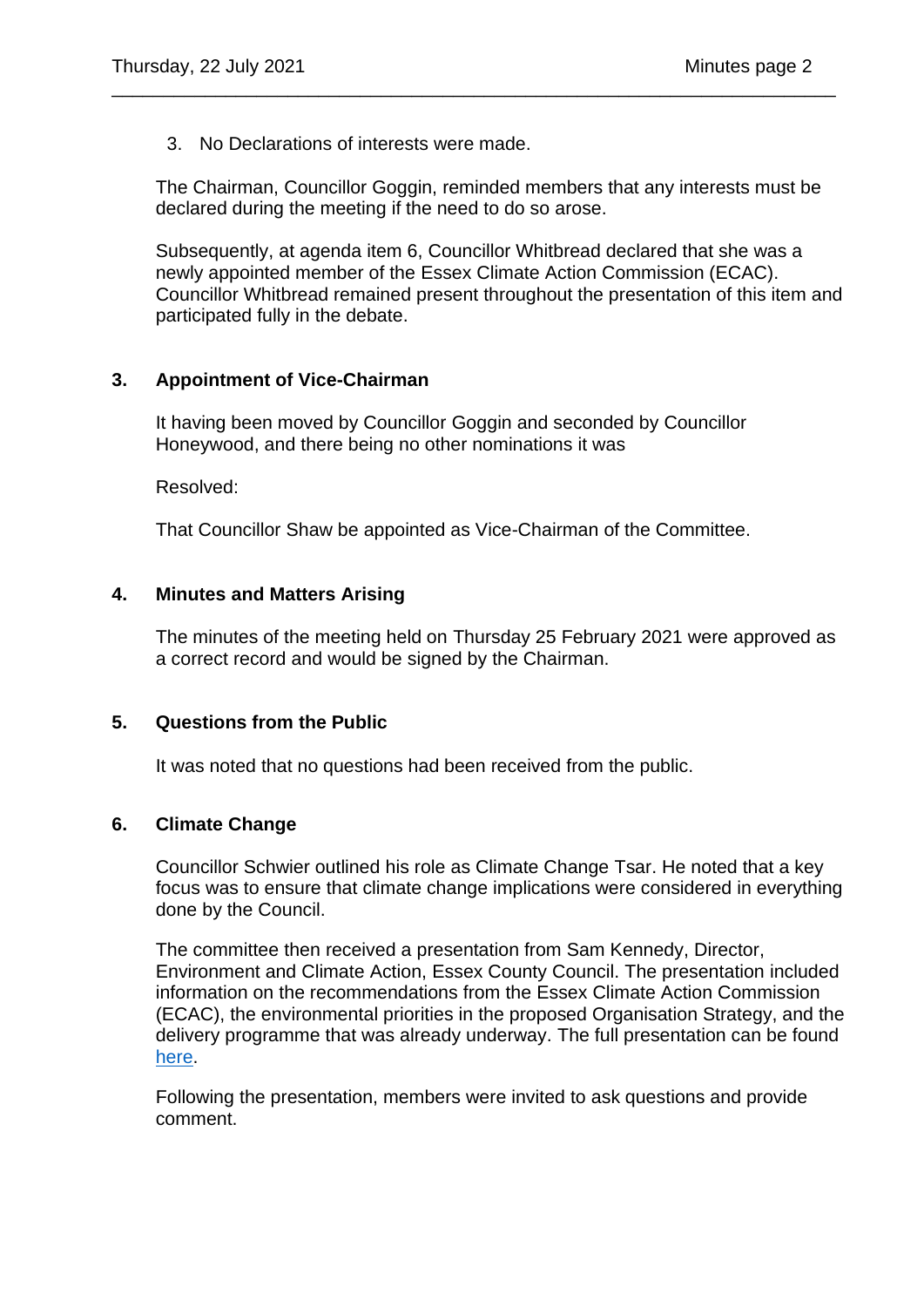Key points raised during this discussion included:

• Homes currently being built that were not net-zero/future-proofed would require investment in the future to bring them up to the required standard (noting the ECAC recommendations for new and existing homes).

\_\_\_\_\_\_\_\_\_\_\_\_\_\_\_\_\_\_\_\_\_\_\_\_\_\_\_\_\_\_\_\_\_\_\_\_\_\_\_\_\_\_\_\_\_\_\_\_\_\_\_\_\_\_\_\_\_\_\_\_\_\_\_\_\_\_\_\_\_\_

- The Council was working with planning authorities, through the Essex Planning Authorities Association and developers to encourage them to bring forward some of the higher building standards ahead of 2025.
- Part of the grant offer from the Essex Forest Initiative was to support the maintenance of newly planted trees and the Council was working closely with partners to ensure that trees were planted in the best locations: 'right tree, right place'.
- Information would be provided to members on 'warm tarmac' and its environmental benefit.
- Council emissions from its own estate (e.g., County Hall) were reported annually with a policy in place to move the estate to net-zero by 2030. Refurbishment schemes have taken place and more information on the current scheme of work would be provided to members.
- The Government's 'Bus Back Better' strategy was seen by officers as an opportunity to increase investment in the bus network.
- The Council was increasing its efforts to engage businesses. It had setup a 'business newsletter' and was working the various Chambers of Commerce and branches of the Federation of Small Businesses. A £1.3m grant scheme for SMEs to invest in renewable energy, energy efficiency and electric vehicles was available.
- An electric vehicle charging strategy was being developed, and officers would report back to members on the idea of an app for residents to see local electric-vehicle charging points.
- Information would be supplied to members on the county-wide approach on drop-kerb applications for off-road parking spaces (with resultant access to an electric vehicle charging point).
- Information would be provided to members on the percentage of residents who cannot access a charging point from their house i.e., they have no offroad parking.
- Information would be provided to members on how demand was being managed on the public transport network in the west of the county (e.g London Underground stations in the Epping Forest District).
- In the absence of a mandated net-zero development requirement, planning authorities in the area were being encouraged to look at the Uttlesford District Council model and the steer it had provided to developers.